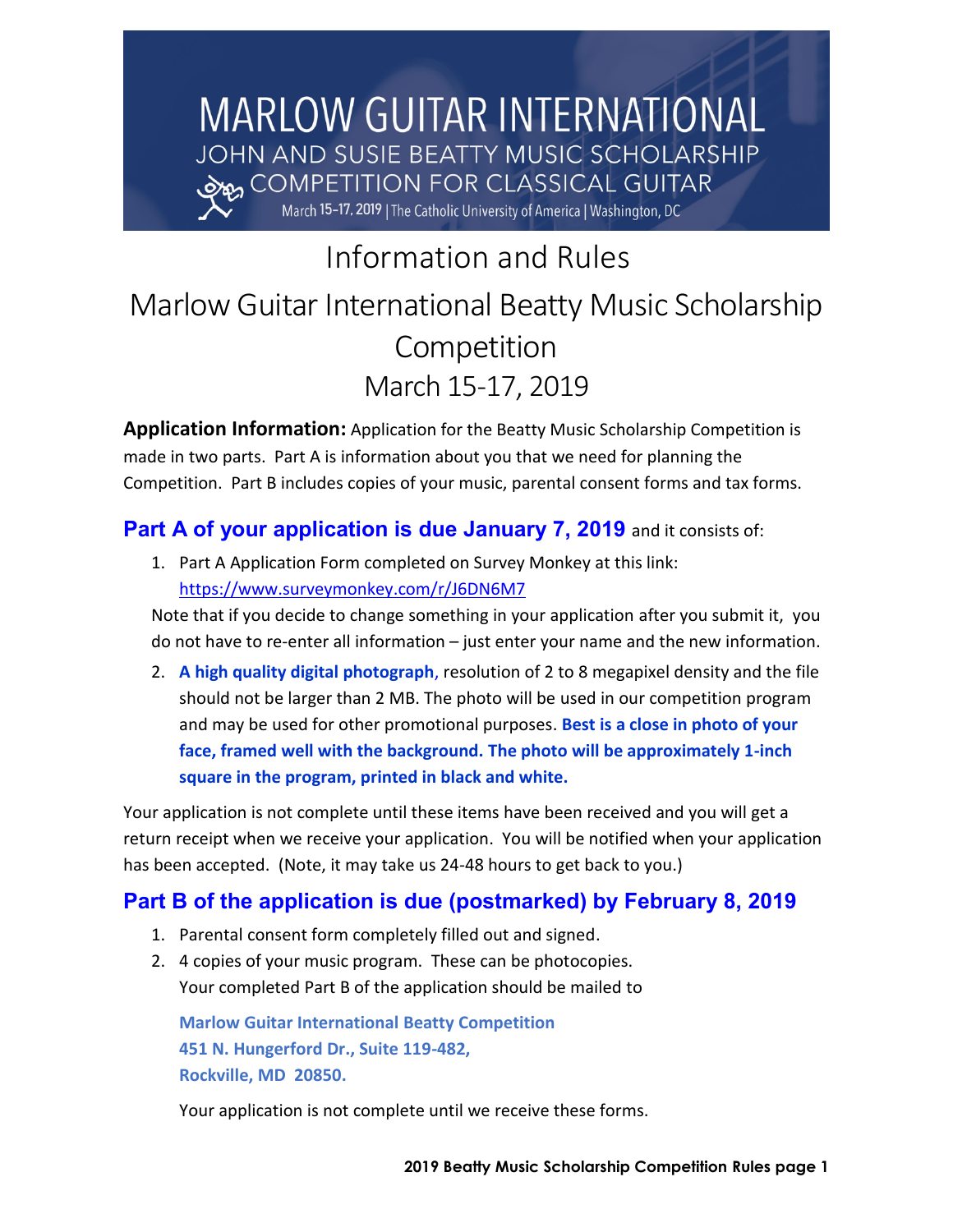Marlow Guitar International and the management of the competition reserve the right to limit the number of applicants accepted in order to ensure completion of the competition over the three days. Applications will be accepted in the order in which they are received if limitations are imposed. Students will be notified by email that their application was accepted and the approximate time they will be performing in the preliminary round of the competition.

**Eligibility:** Students 18 years old and younger are eligible to compete for a Beatty scholarship. The age of the student as of January 1, 2019 determines eligibility. Students must live in the Baltimore and Washington, DC metro area as defined by the following counties and cities:

Washington, DC Baltimore, Maryland Anne Arundel County, Maryland Baltimore County, Maryland Calvert County, Maryland Carroll County, Maryland Charles County, Maryland Frederick County, Maryland Harford County, Maryland Howard County, Maryland Montgomery County, Maryland Prince George's County, Maryland Queen Anne's County, Maryland

Arlington County, Virginia Clarke County, Virginia Fairfax County, Virginia Fauquier County, Virginia Loudoun County, Virginia Prince William County, Virginia Stafford County, Virginia Alexandria, Virginia Fairfax, Virginia Falls Church, Virginia Manassas, Virginia Manassas Park, Virginia

**Affiliation:** Family members (children, grandchildren, nieces or nephews) of Marlow Guitar International staff, MGI's Board of Directors, or the Beatty Competition staff are ineligible to compete in the Beatty Competition.

**Returning applicants:** Are encouraged to compete again in the Beatty Music Scholarship competition. However, returning applicants will not be allowed to repeat the program pieces they have presented in the previous year of the competition. That is, students in the 2019 Beatty Competition are required to perform new pieces that are different from the ones they presented in the 2018 competition. If you listed a piece in your program but did not play it during the competition in 2018, you may play it in the 2019 competition.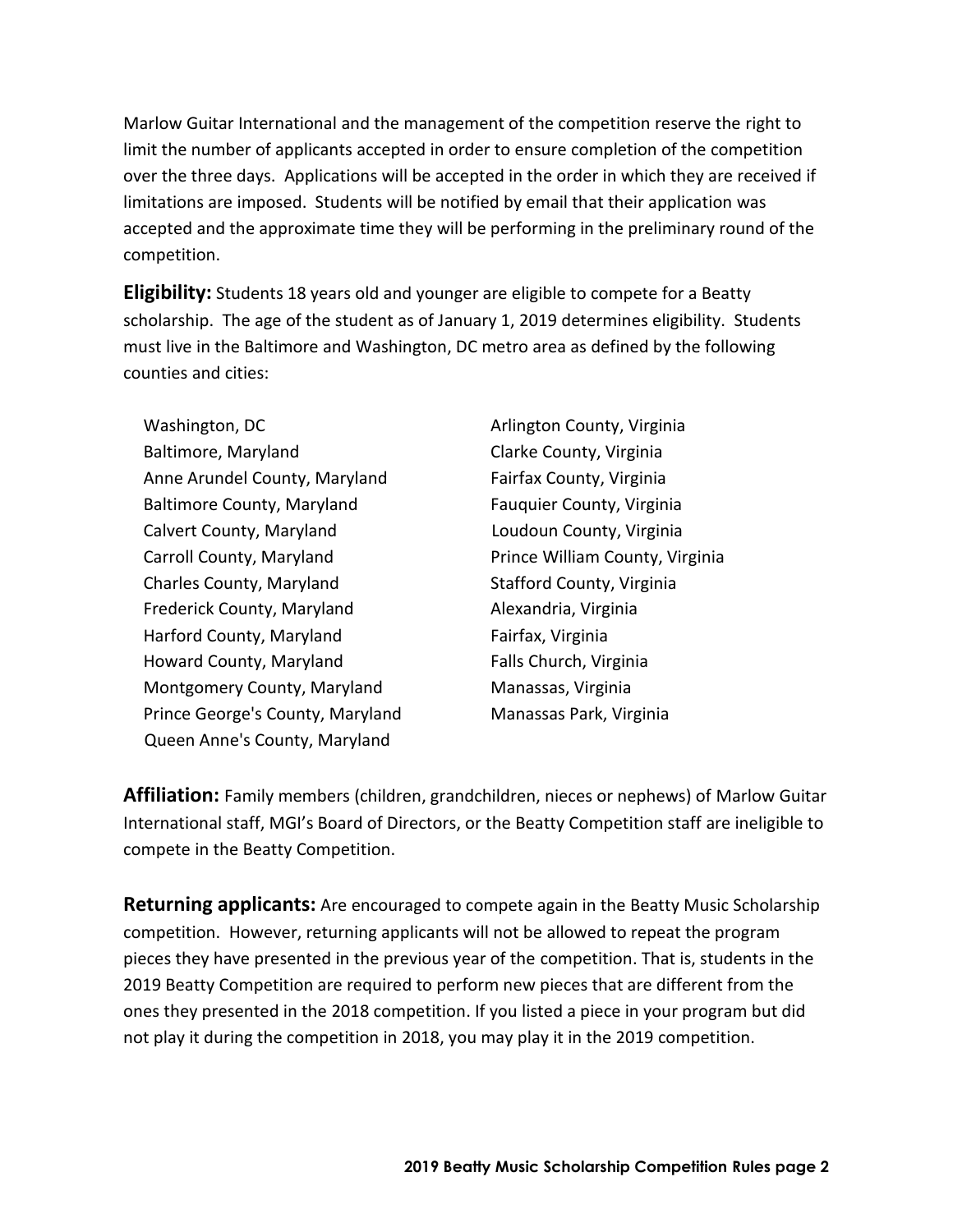**Division Winners from the Prior Beatty Music Scholarship Competitions** are

welcome to participate in the 2019 Beatty Competition provided they meet the eligibility requirements.

**Grand Prize Winners from prior Beatty Music Scholarship Competitions** are eligible to compete in the 2019 Competition provided they have not won a prize in a national

guitar competition, including but not limited to the GFA Youth Competition.

**Age Divisions:** Three age divisions will compete for Beatty Music Scholarships

| Youth Division:         | Students 12 years old and younger |
|-------------------------|-----------------------------------|
| <b>Junior Division:</b> | Students 13-15 years of age       |
| Senior Division:        | Students 16-18 years of age       |

The competitor's age is determined by their age as of January 1, 2019.

| <b>Division Prizes:</b> |                     | In each division, five scholarships will be awarded as follows: |  |
|-------------------------|---------------------|-----------------------------------------------------------------|--|
| First Prize: \$700      | Third Prize: \$300  | Fifth Prize: \$100                                              |  |
| Second Prize: \$500     | Fourth Prize: \$200 |                                                                 |  |

**Awards:** All contestants will receive a participation certificate and swag bag with T-shirt and other items. All semifinalists will receive a trophy corresponding to their final prize placement. These trophies will be awarded on Sunday night following the final round performances. **We ask that all scholarship winners be present at the award ceremony so that they can be honored and celebrated.**

Scholarship money will be mailed to winners after receipt of the contestant's W-9 form. No money will be distributed at the competition – note that this is a change from prior years.

**Grand Prize:** In addition, a grand prize will be awarded to the student demonstrating the highest level of talent, skill, and accomplishment. This student will receive an additional scholarship of \$500 and the opportunity to play a short recital as an opening act for the John E. Marlow Guitar Series Performance on March 30, 2019.

**Composer's Prize:** In the 2019 Beatty Competition, a special prize will be given for the best performance of a composition written by Cuban composer Leo Brouwer (1939 — ). The award of this special scholarship will be chosen from any age division and at any round of the competition at the judges' discretion. Contestants who include music written by this composer in their performance program are eligible for this award.

The winner of the Composer's Prize will receive a \$1000 scholarship.

**TAX Forms:** Checks will be mailed after the competition and winners will be required to submit a W-9 form before prizes will be released. Note this is a change from prior years.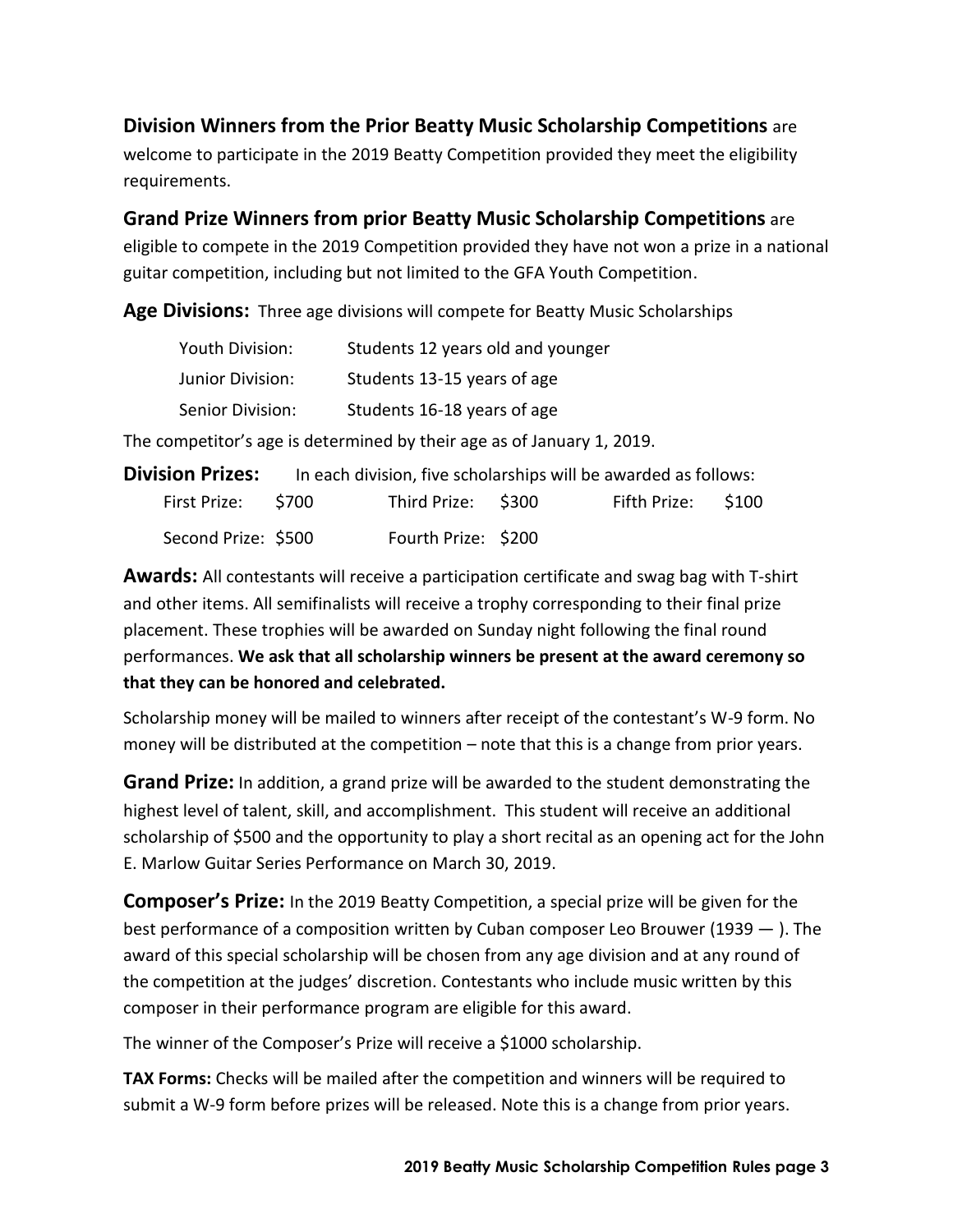**Scholarship monies:** These scholarships can be applied to any expenses relating to the study of music, including, but not limited to, lessons with any music instructor of the student's choosing, music camps, school tuition, instruments and supplies, books or sheet music.

**Meet the Judges Reception:** On Friday following the end of the Senior Division Preliminary round at approximately 7 pm, Marlow Guitar International will host a reception so that the contestants can meet one-another and get to know the jury and MGI Staff.

**Competition Structure:** The Beatty Scholarship competition features three rounds of play. All contestants participate in the preliminary round for their division. At least 5 contestants in each division will advance to the semifinal round (if there are fewer than 5 contestants, all contestants will advance). Two contestants from each division will advance to the final round. A reception for all contestants, their families, and Competition staff will be held on Friday March 15<sup>th</sup>, and is an opportunity to meet the judges and get to know each other. **NOTE THE SCHEDULE IS DIFFERENT THAN IN PREVIOUS YEARS.** Please review the schedule for your division carefully. Schedule is subject to change; contestants and teachers will be notified of any changes.

**SENIORS** Preliminary round – **Friday, March 15,** 4 pm start expected Semifinal round – **Saturday** late afternoon **JUNIORS** Preliminary round – **Saturday, March 16,** early afternoon Semifinal round – **Sunday** early afternoon YOUTH Preliminary round – **Saturday March 16,** morning Semifinal round – **Sunday** morning

#### **The Final Round for all contestants will be held Sunday evening**, **March 17, 6 pm start.**

#### **Preliminary Round:**

- Contestants play their division's required piece (see below for division specifications) and one piece of the contestant's choosing.
- The required piece shall be played first.
- Total playing time not to exceed 10 minutes.
- The piece chosen by the student may be originally written for guitar or a transcription approved by the student's teacher and should demonstrate a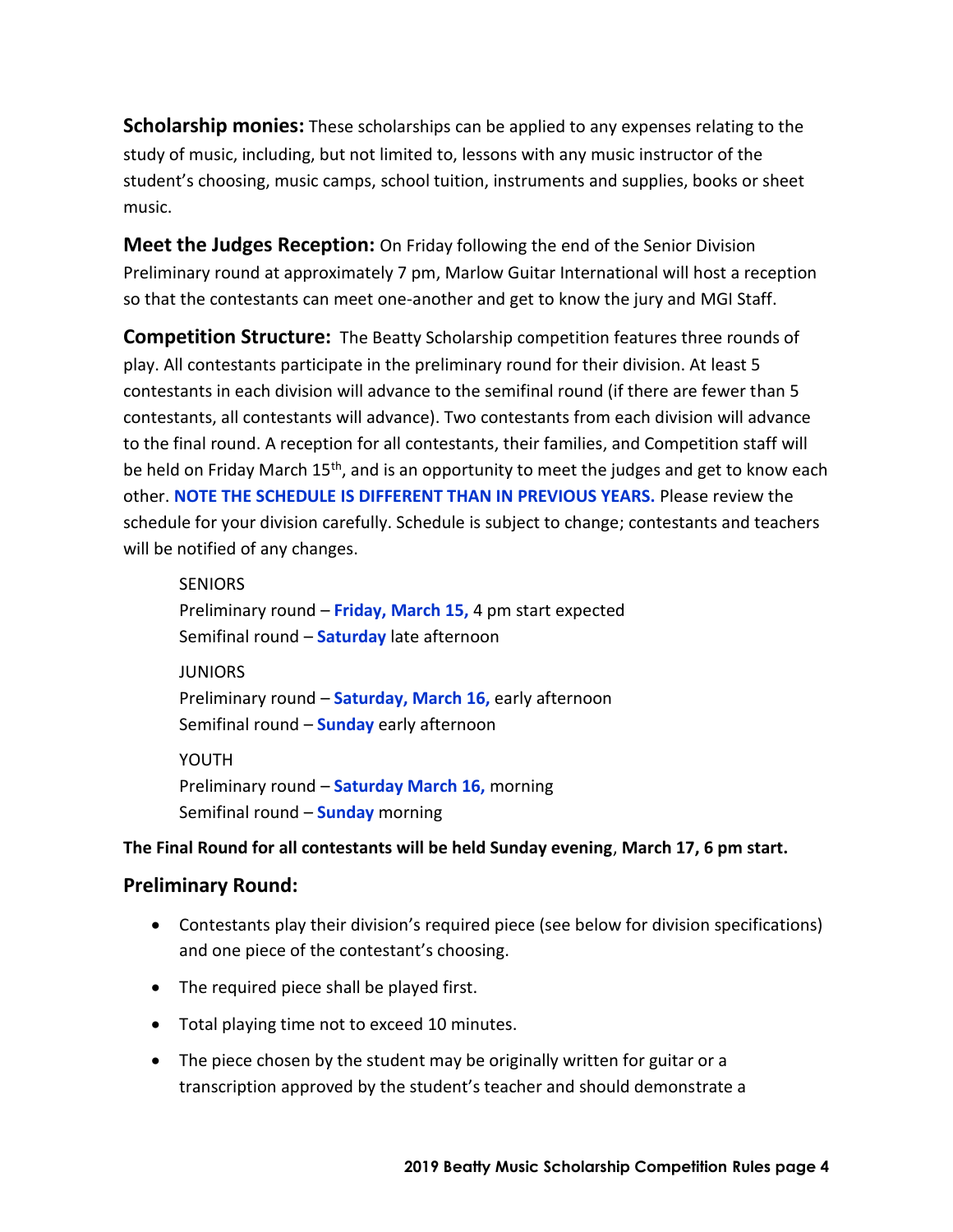contrasting style to the required piece. Semifinalists will be chosen from the performances in this round to continue to the second round.

#### **Semifinal Round:**

- Students are asked to perform a short program of music of their choosing. The music chosen by the student can be originally written for the guitar or transcriptions approved by the student's teacher and should demonstrate the contestant's ability to play contrasting musical styles.
- The contestants may repeat the pieces played in the preliminary round.
- The program lengths for each division are:

| Senior: | 12 to 15 minutes         |
|---------|--------------------------|
| Junior: | 9 to 13 minutes          |
| Youth:  | Approximately 10 minutes |

- Following the semi-final performances, the  $3<sup>rd</sup>$  though  $5<sup>th</sup>$  prize winners in each division will be selected and announced.
- The two players selected to advance to the final round in each division will be announced at the end of the semifinal round. In the final round contestants will repeat their semifinal program. Trophy prizes will be awarded at the Competition Finals on Sunday night.

#### **Final Round:**

- Students will repeat their semi-final program in the final round.
- All  $1^{st}$  and  $2^{nd}$  place winners and the grand prize winner will be announced at the end of the final round and all awards, including the Composer's Prize, will be presented following the final round.
- All contestants are invited to attend the March 30, 2019 concert in the Marlow Guitar Series (ticket vouchers will be provided to each student and one guardian).
- The grand-prize winner will perform a short program of approximately 4-6 minutes selected from the program played during the Beatty Scholarship Competition at the March concert of the Marlow Guitar Series.

**Memorization:** Memorization of the entire program is strongly recommended, but students will be allowed to read their music if they wish. Memorization of the required piece in the preliminary round is mandatory of all students.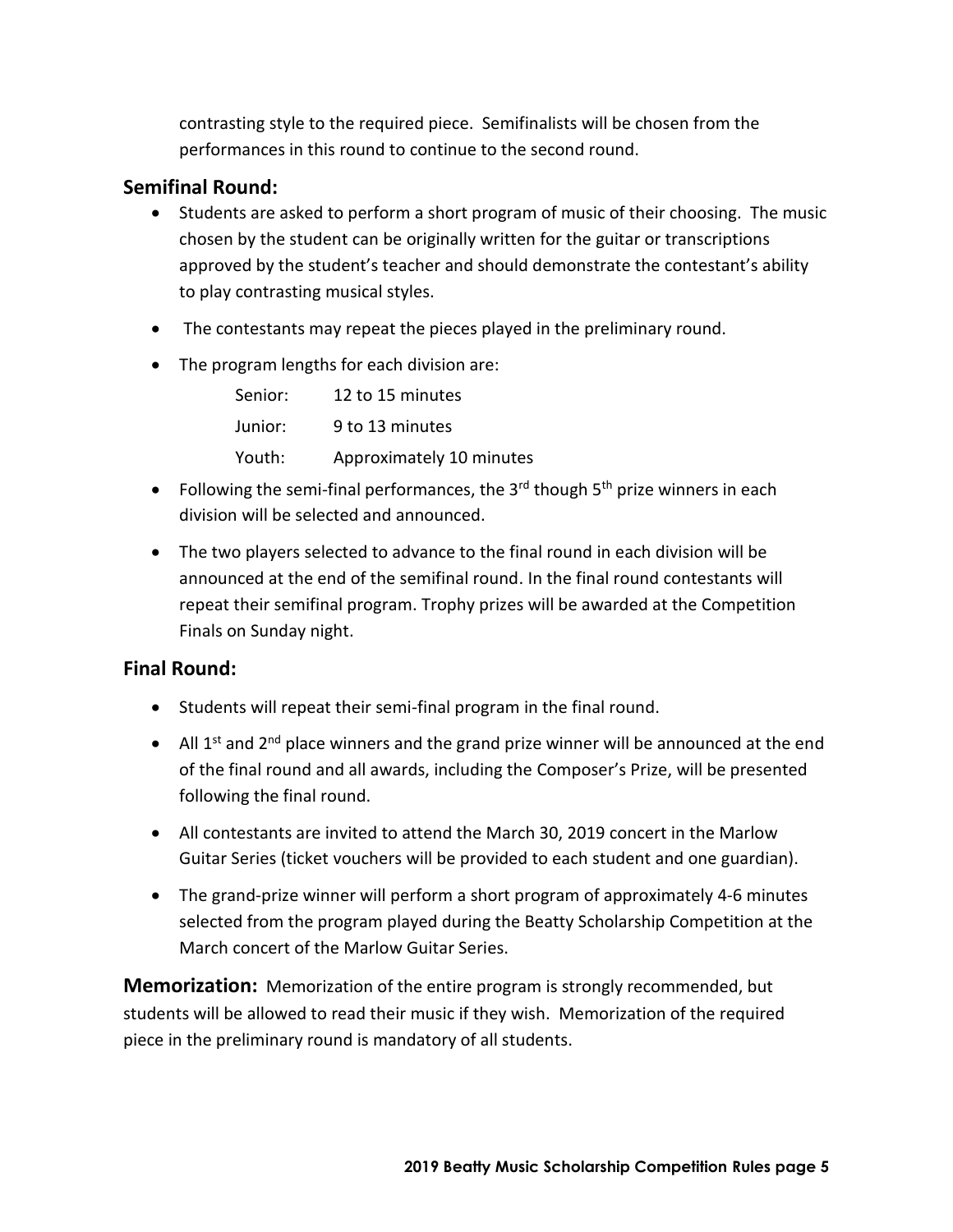**Required Music:** For the 13th Annual Beatty Music Competition the Beatty Competition and Marlow Guitar International asked composer Guy Van Duser, Boston, USA, to write the required pieces for each division. These are posted to the competition website at www.MarlowGuitar.org.

Required music for the Preliminary Round of the Beatty Competition:

Youth Division: *"Ten Movements"* by Mr. Guy Van Duser Junior Division: "*Crocus Waltz"* by Mr. Guy Van Duser Senior Division: *"The Butterfly Maker"* by Mr. Guy Van Duser

As in all music, metronomic (tempo) indications given for the pieces are guides only. The actual performance tempo is an artistic decision of the performer. However, the spirit of all musical indications (andante, ritardando, etc.) should be honored. Contestants are not obligated to use the Composer's suggested fingerings, if any are given.

**The Use of Tuners on Stage:** Contestants in the Youth and Junior Divisions may use electronic tuners if they wish once on the stage. If you do choose to use a tuner, please be efficient with your time and do so quickly. SENIORS ARE NOT ALLOWED TO USE TUNERS ONCE ON STAGE.

**Program:** Applicants are required to specify their entire program in their application (please see guidelines for program length specifications by division) – these are the pieces that will be played in the preliminary and semifinal rounds in addition to the required piece. Prior to starting their performance in each round, the student will announce to the jury which piece they will play in that round from this program. The required piece shall be played first in the preliminary round. Students should provide 4 copies of their music with their application for the judges' reference.

In Part A of the application we ask you to list all pieces you plan to play during the competition. You may list more pieces than you actually play – and you may make changes if you need to when you submit your music with Part B of your application or by contacting the competition at [BeattyCompetition@MarlowGuitar.org.](mailto:BeattyCompetition@yahoo.com)

Note: Contestant compositions are allowed, however, contestants are strongly encouraged to choose their music programs from the established repertoire of guitar music and transcriptions for the guitar rather than their own compositions – the unfamiliarity of the new compositions can lead the judges to incorrectly penalize the contestant's playing and performance skills even when the music is performed as written.